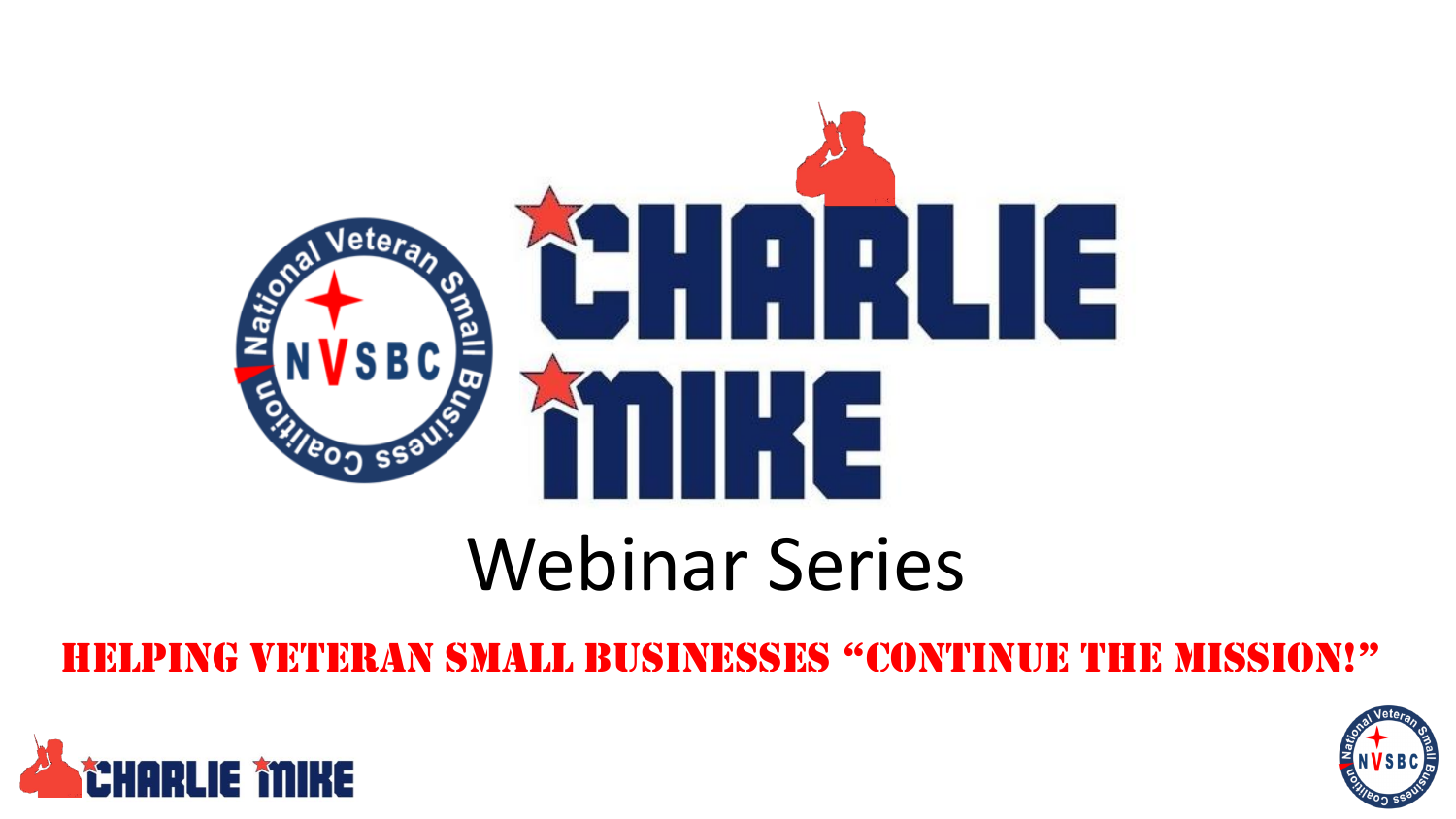

# Perfecting Your Pitch

Speaker: Gloria Larkin, President/CEO; TargetGov







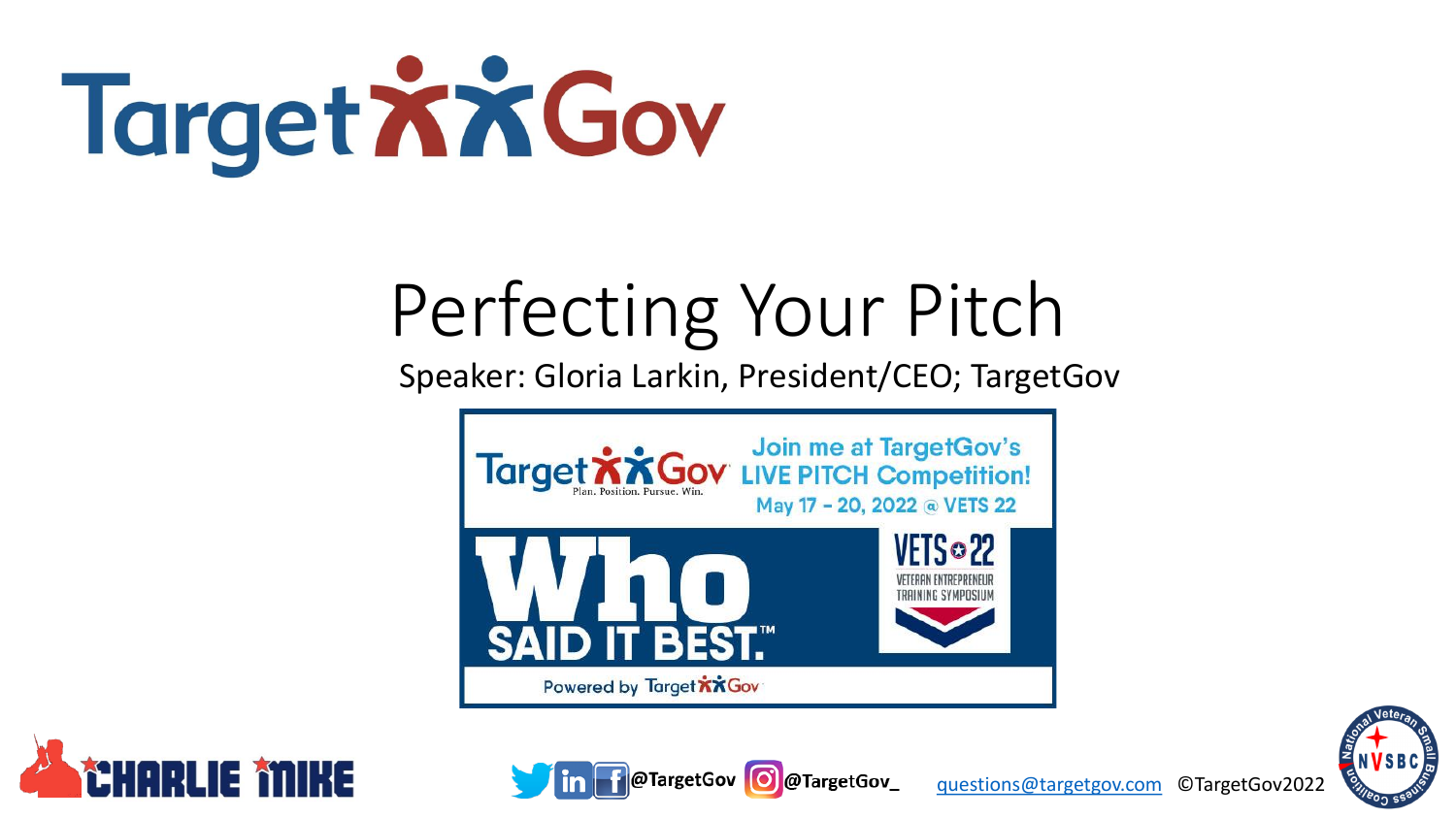#### Speaker: Gloria Larkin President/CEO; TargetGov



- Nationally recognized federal contracting business development expert
- Creator of the *FAST*® Process and KickStart Program®
- Clients have won \$8 billion in federal contracts in just the last seven years
- Quoted in Wall Street Journal, Washington Post, Bloomberg, INC Magazine
- Educational Foundation Board Chair Emeritus for WIPP.org
- Author of The Veterans Business Guide and The Basic Guide to Government Contracting
- [FAST@targetgov.com](mailto:Fast@targetgov.com) 866-579-1346 x 325







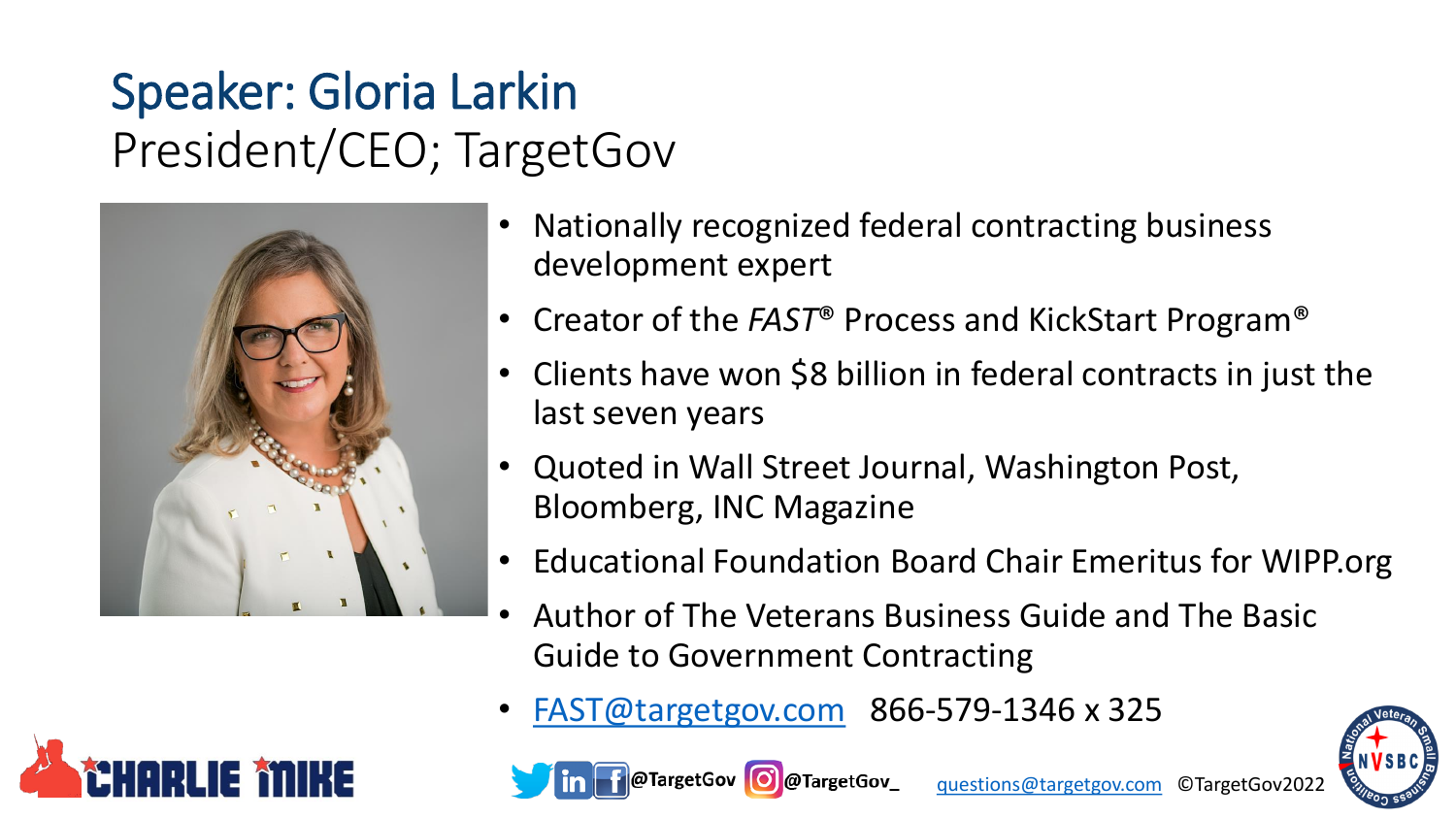#### Agenda

- First impressions
- Mitigating risks
- Layers of decision makers
- Matchmaking pitch
- Critical six sentences
- Common mistakes







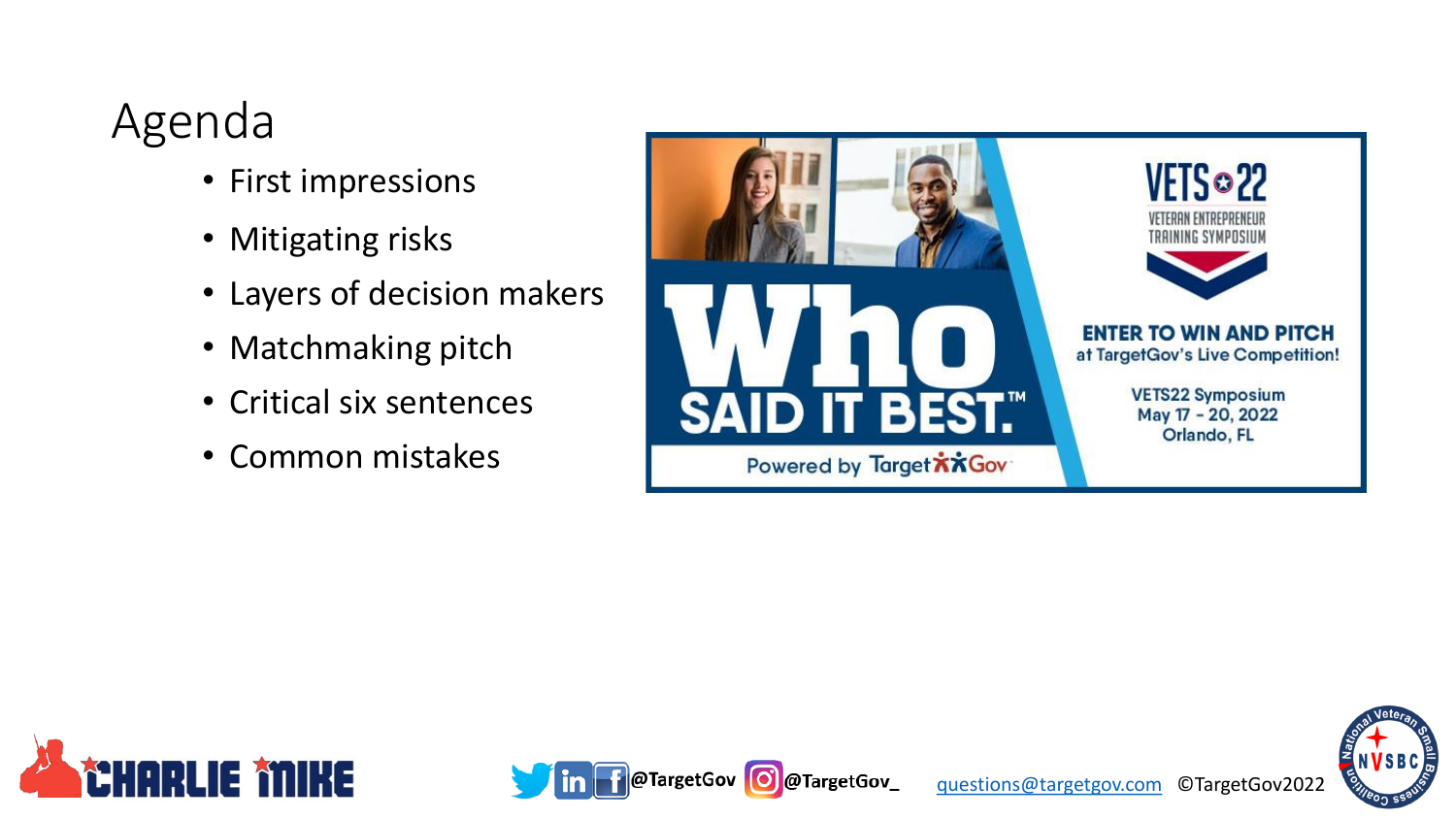#### Follow the Process! First Impressions are Critical

- Do not try to be all things
- Know your niche!
- Lead with your expertise
- **Prove it!**
- **Mitigate risk**
- Be professional
	- Ex: email, web site, no typos
	- No clip art, no stock graphics







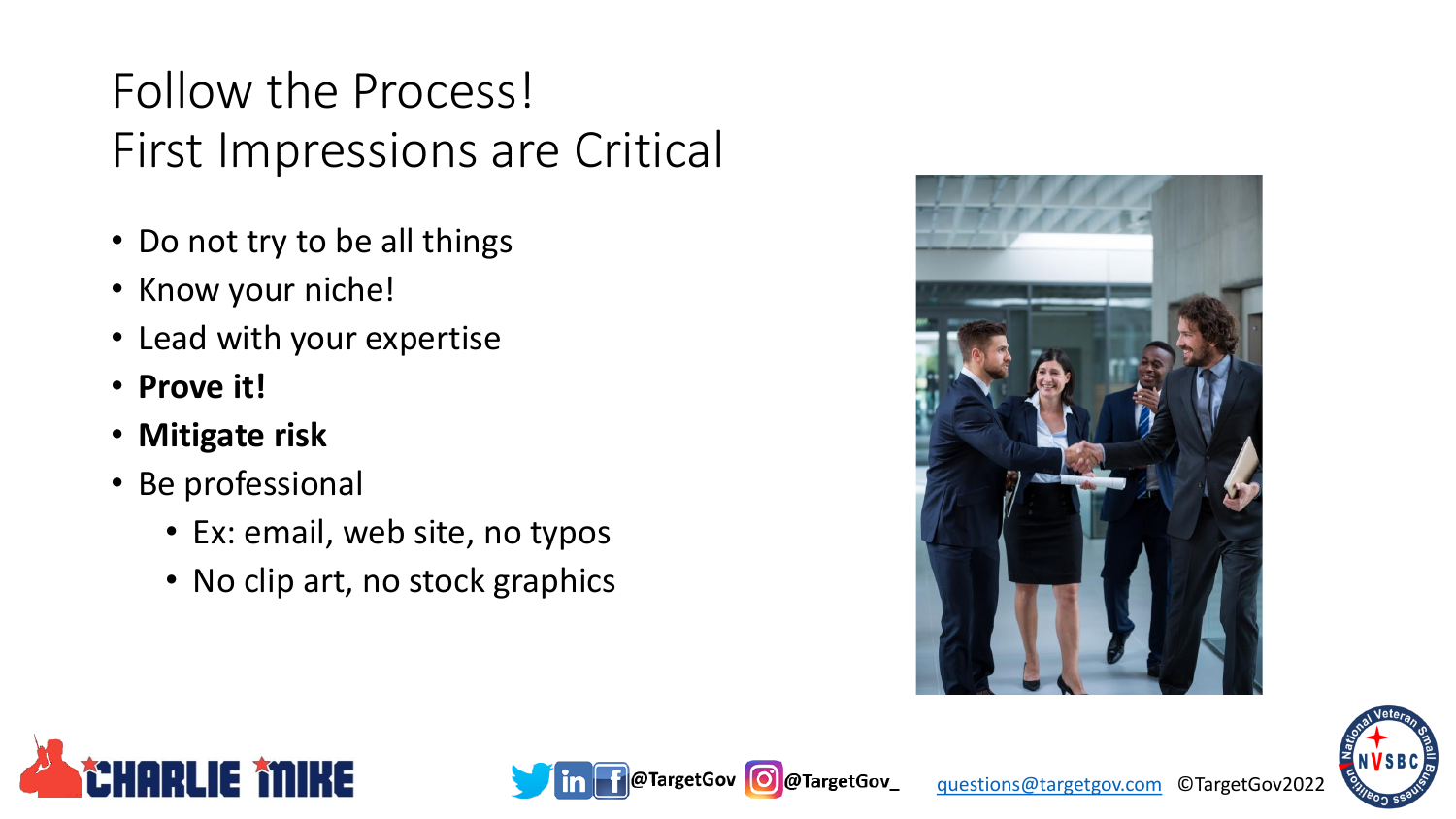5 Steps to **Mitigating** Perceived Risk Before the Contest

- 1. Perfect your registrations in SAM and SBDS
- 2. Create a strong niche statement
- 3. Practice a 90 second elevator pitch
- 4. Use a powerful Capability Statement
- 5. Past performance is king!





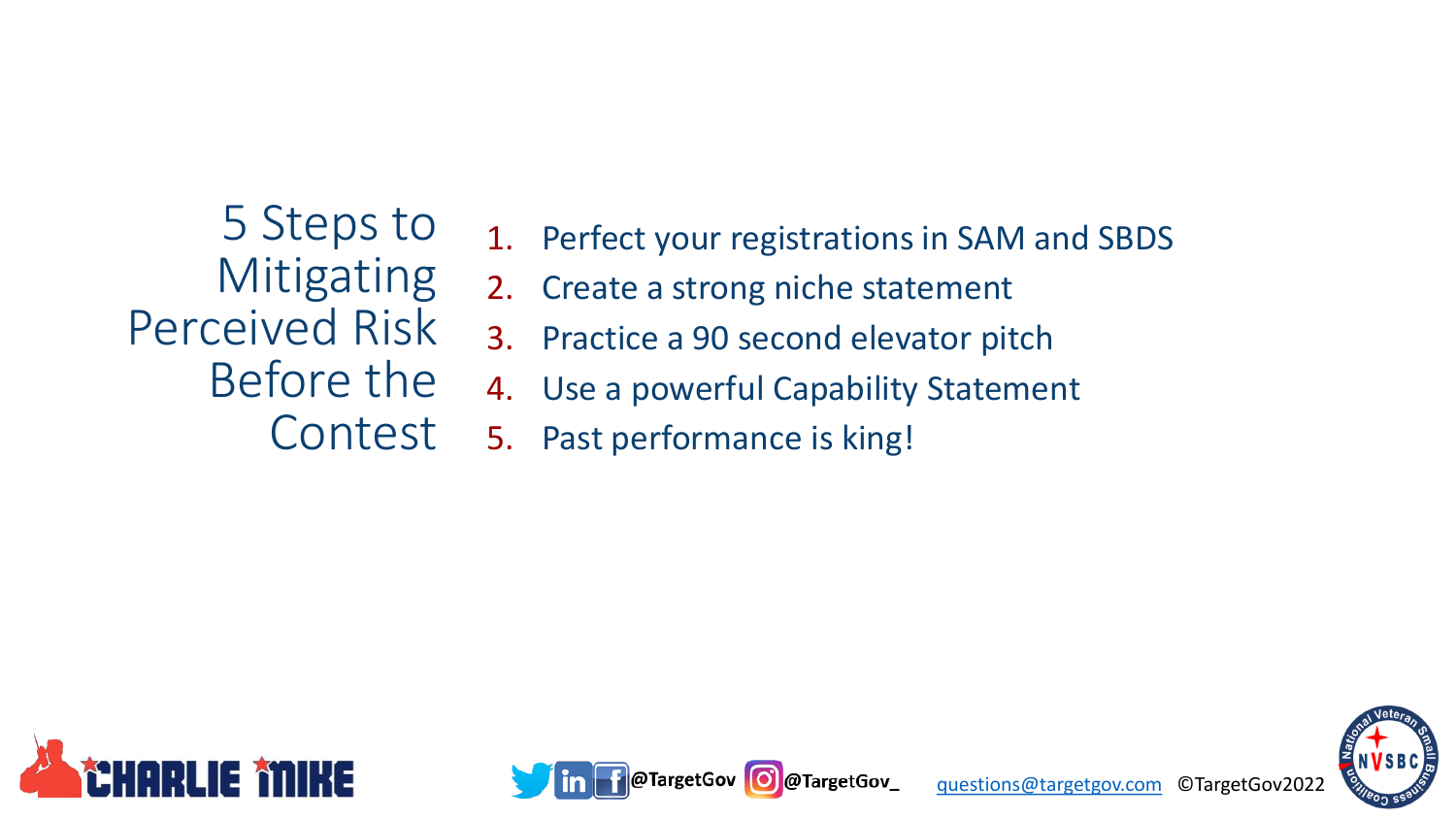#### Perfect Registrations?

- Today, how does your firm look in the eyes of your federal targets?
- Keywords
- SAM.gov
- SBA Profile at dsbs.sba.gov/dsbs









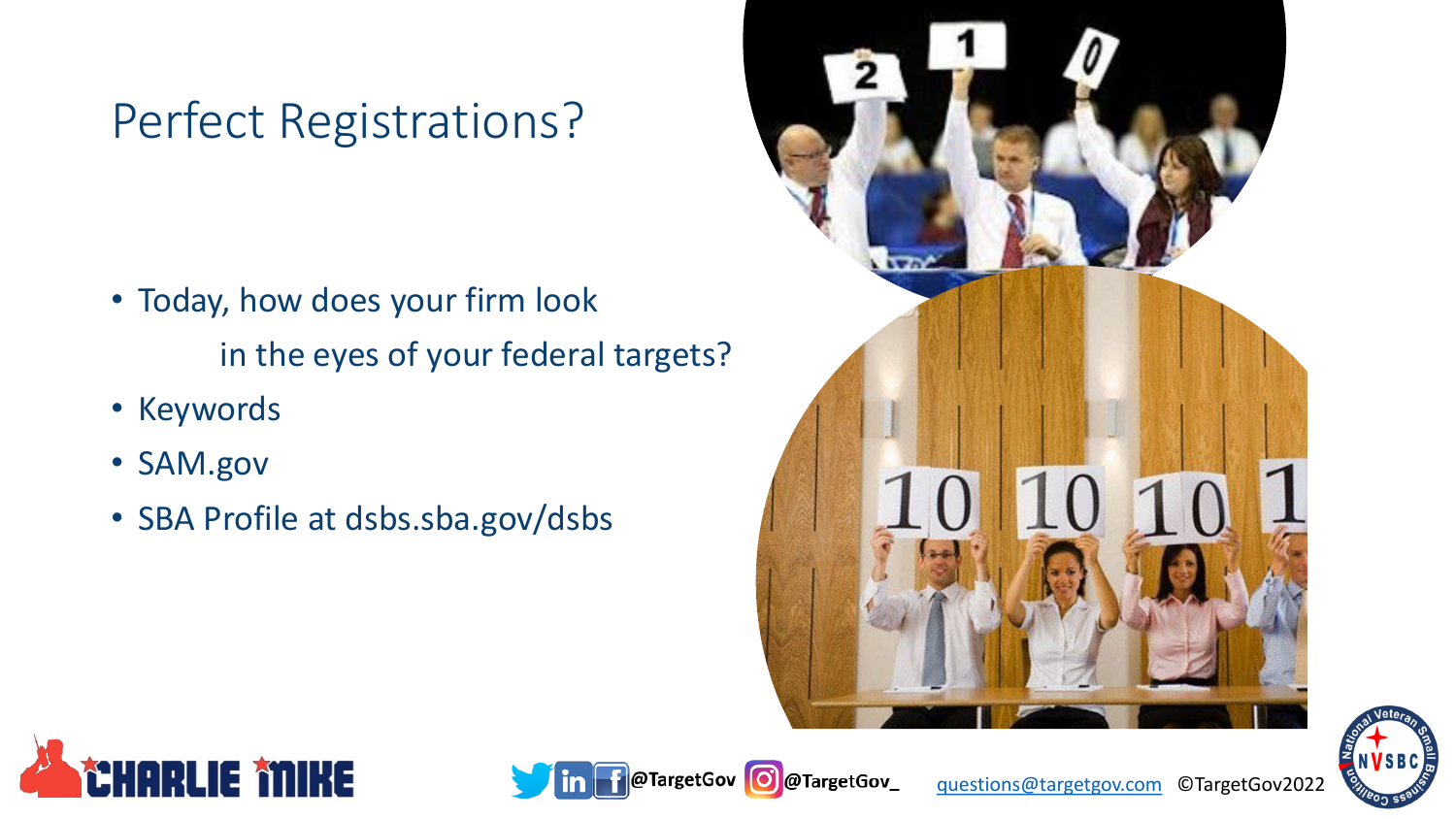Perfect Registrations?

Typical scoring on SAM and SBDS

A = clearly set yourself apart from competitors, not risky, memorable

- B = possible chance
- $C = average = failure$
- $D =$  life support
- $F =$  dead in the water



98% will fail the first cut







Less than

 $2%$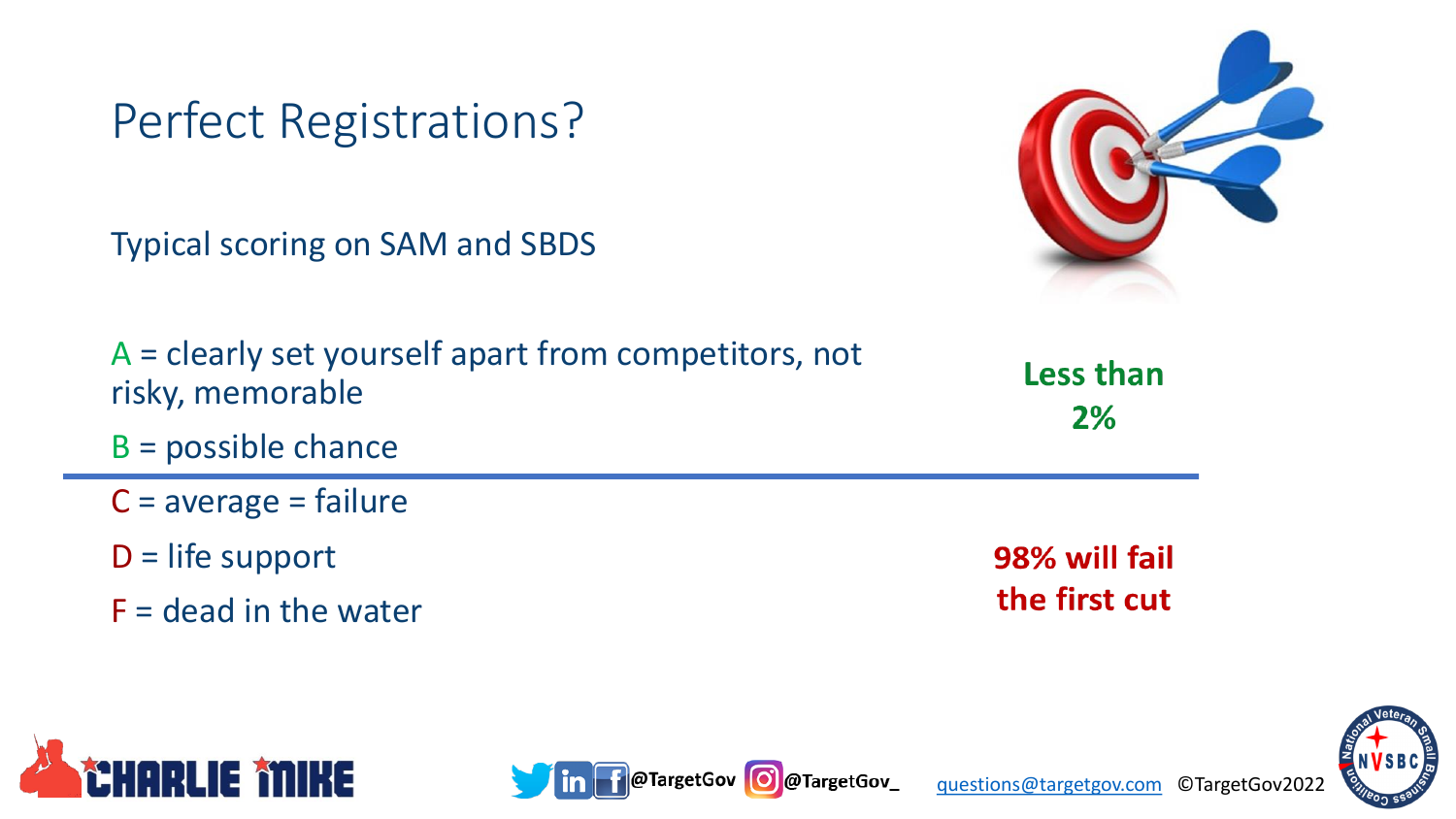Government Decision-makers Have Different Roles/Concerns

- Small Business Office The Support Follow the process
- Contracting Officers (CO) or (KO)- The Rules
- Program Managers (PM)- The Work
- End Users- The Source





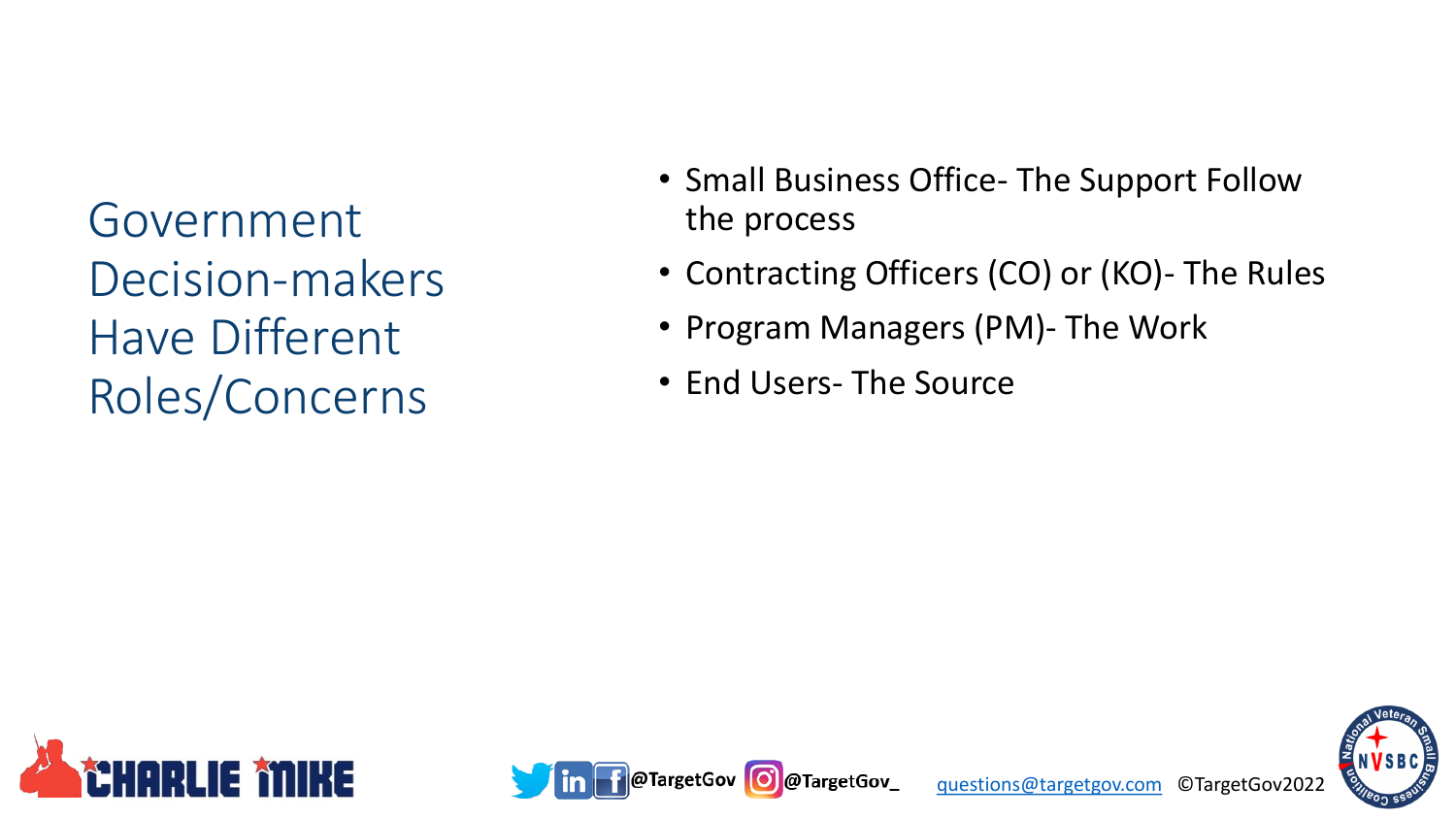#### **Business** Decision-makers

- Prime Contractors
- Teaming Partners
- Subcontractors





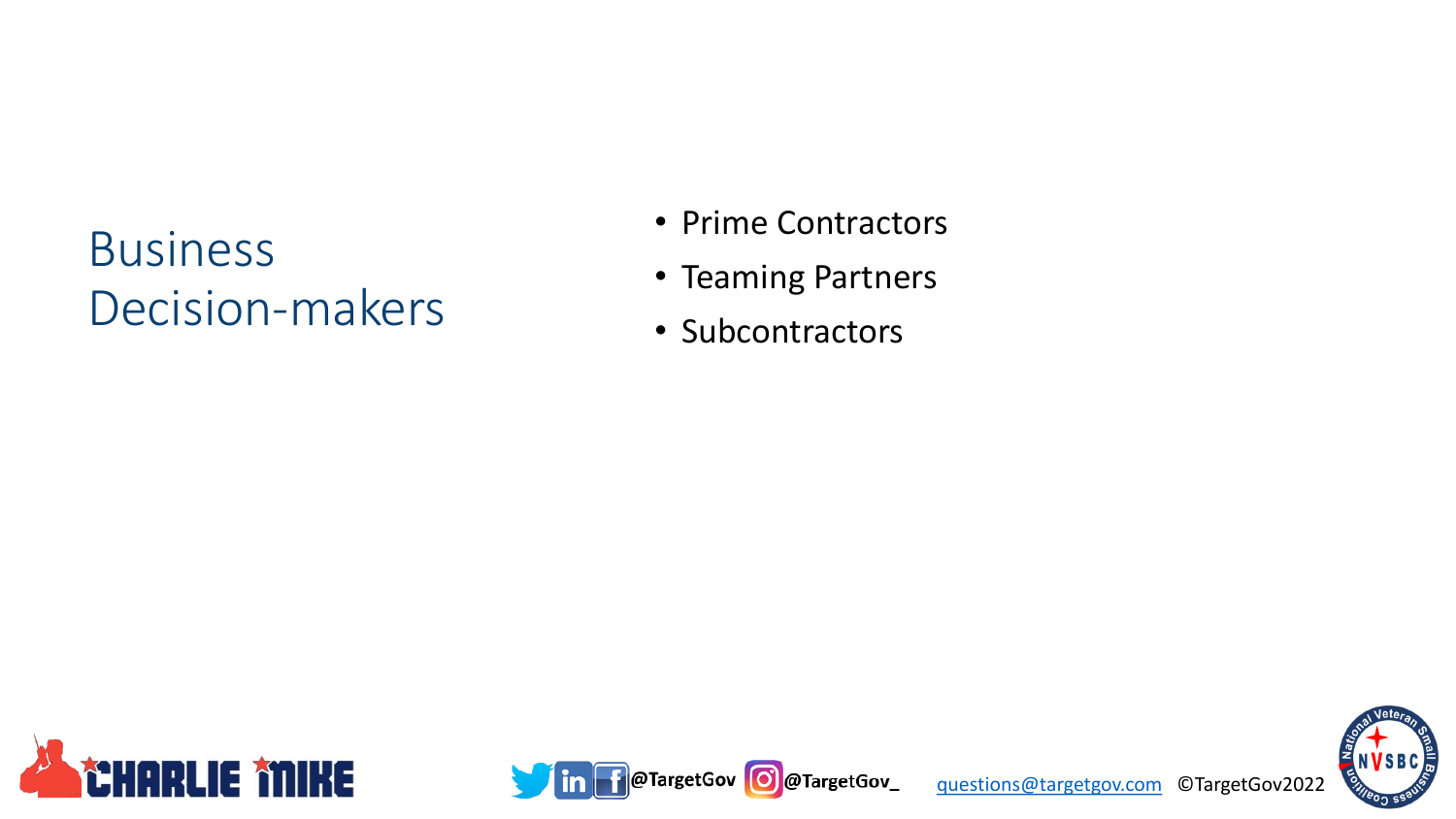### Perfect Matchmaking Pitch



- Develop a focused "Matchmaking Pitch" to communicate specific offerings matching their current needs
- No company does "Everything"

**argetGov** 

• Use this example of "Reverse Pyramid" Matchmaking Pitch



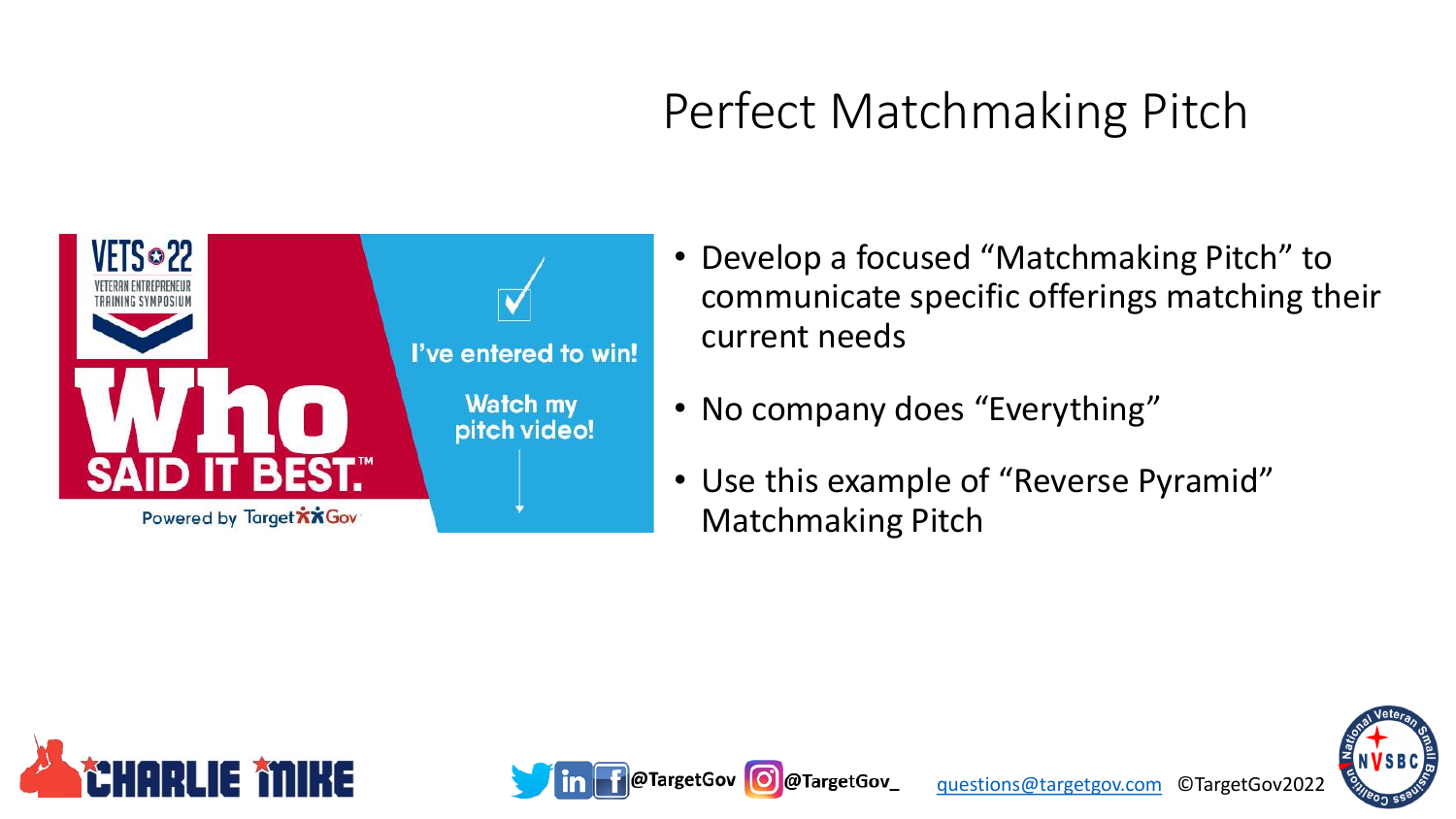Six Critical Sentences in Your 90 Second Matchmaking Pitch

- 1. I am [your name], [your title], with [your company name].
- 2. We provide \_\_\_\_\_\_\_\_\_\_\_\_\_\_\_\_\_\_.
- 3. Our core competencies are \_\_\_\_\_\_\_\_\_
- 4. We are the absolute best at  $\qquad \qquad$ .
- 5. We are different because
- 6. We can help your agency/office/company by





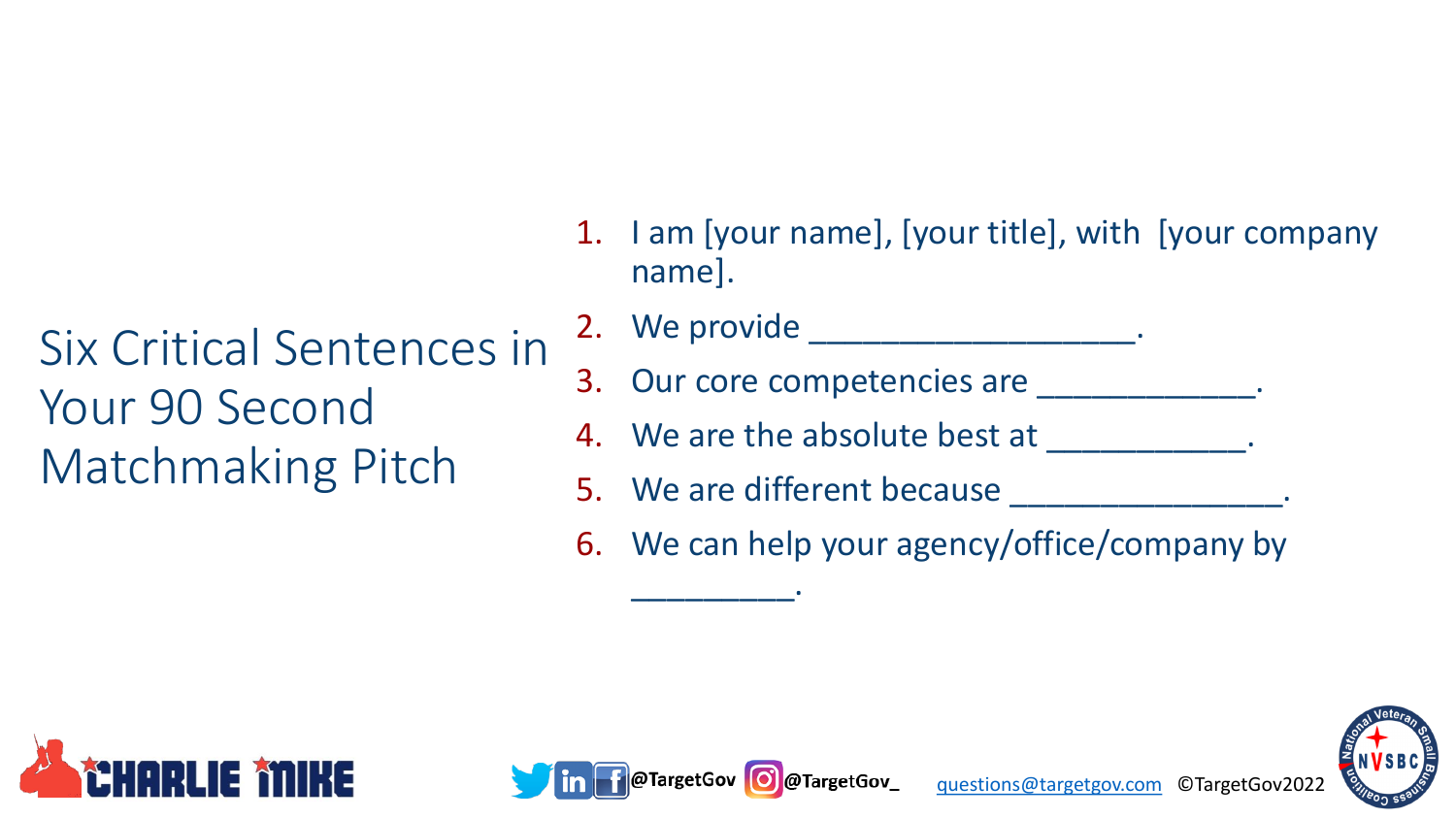

#### How to Submit Your Video

- 1. Once your pitch is mastered and you've registered for the VETS22 conference, record your video and upload it to your YouTube channel with the hashtags #WhoSaidItBest and #VETS2022.
- 2. Email [events@targetgov.com](mailto:events@targetgov.com) to let them know your video is ready for sharing.
- 3. We'll send you a few social media graphics to promote your video!
- 4. Promote your entry submission to Who Said it Best™Elevator Pitch Competition.







@TargetGov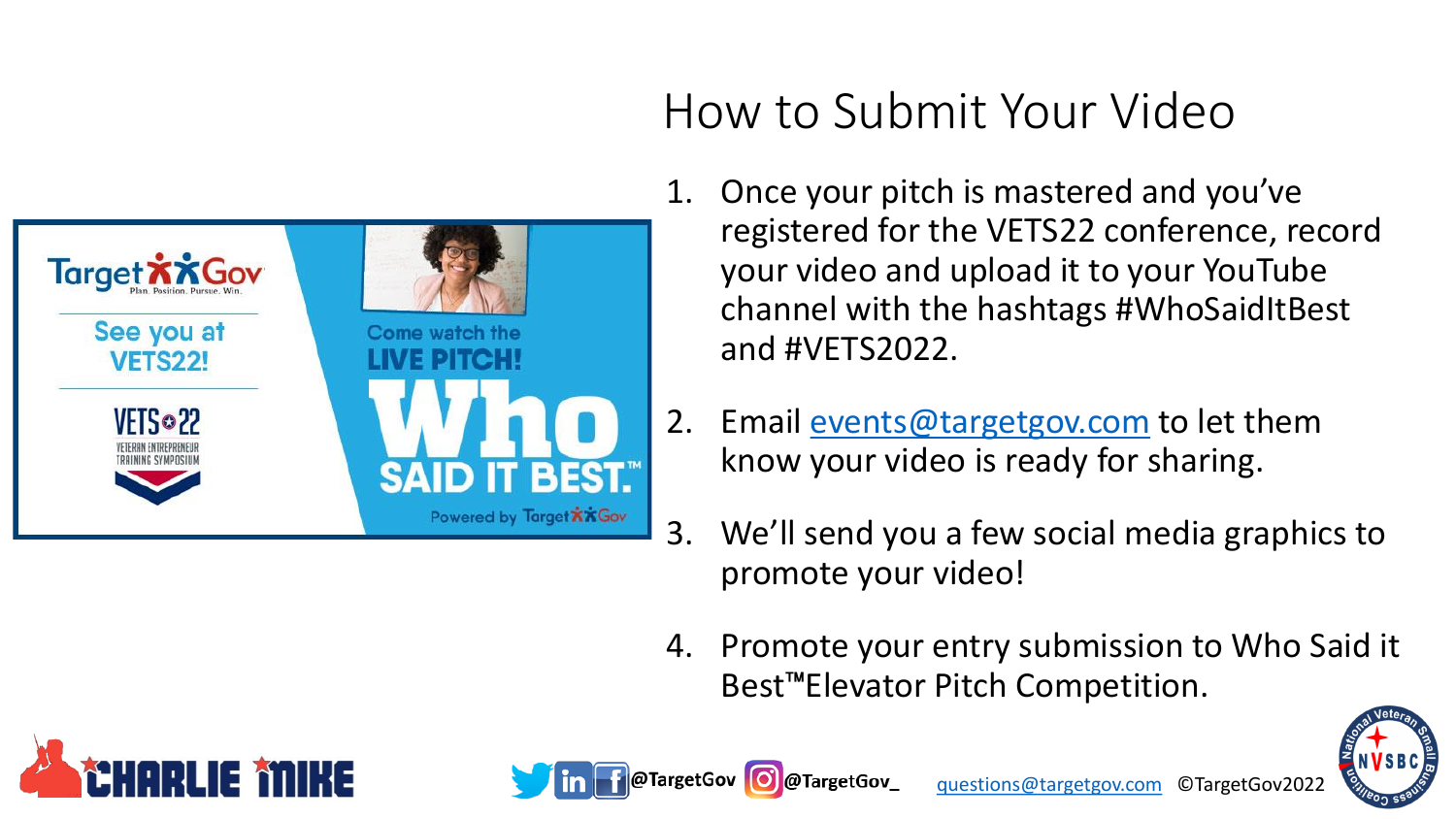#### After You Submit Your Video

- All videos will be reviewed
- Those that are the top 10 will be invited to participate LIVE and IN PERSON at the VETS22 Conference in the **Who Said It Best™ Elevator Pitch Competition!**
- If you did not make the top 10, you will be offered a complimentary coaching session after the conference





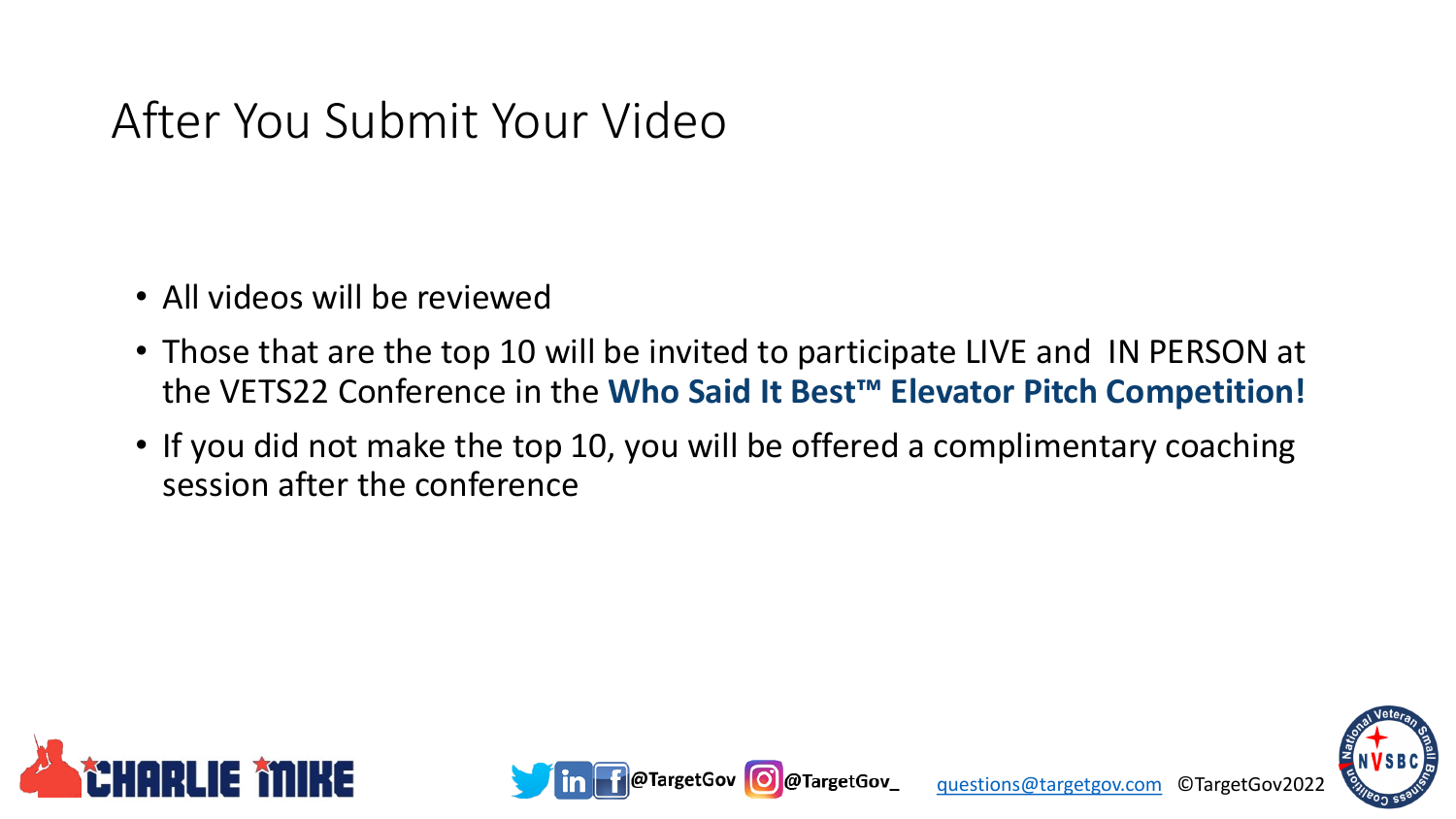#### Handouts

- Session Slides including the Matchmaking Pitch Format Slide
- TargetGov Rule of Three™
- Event and Engagement Planning and Execution Process Form™